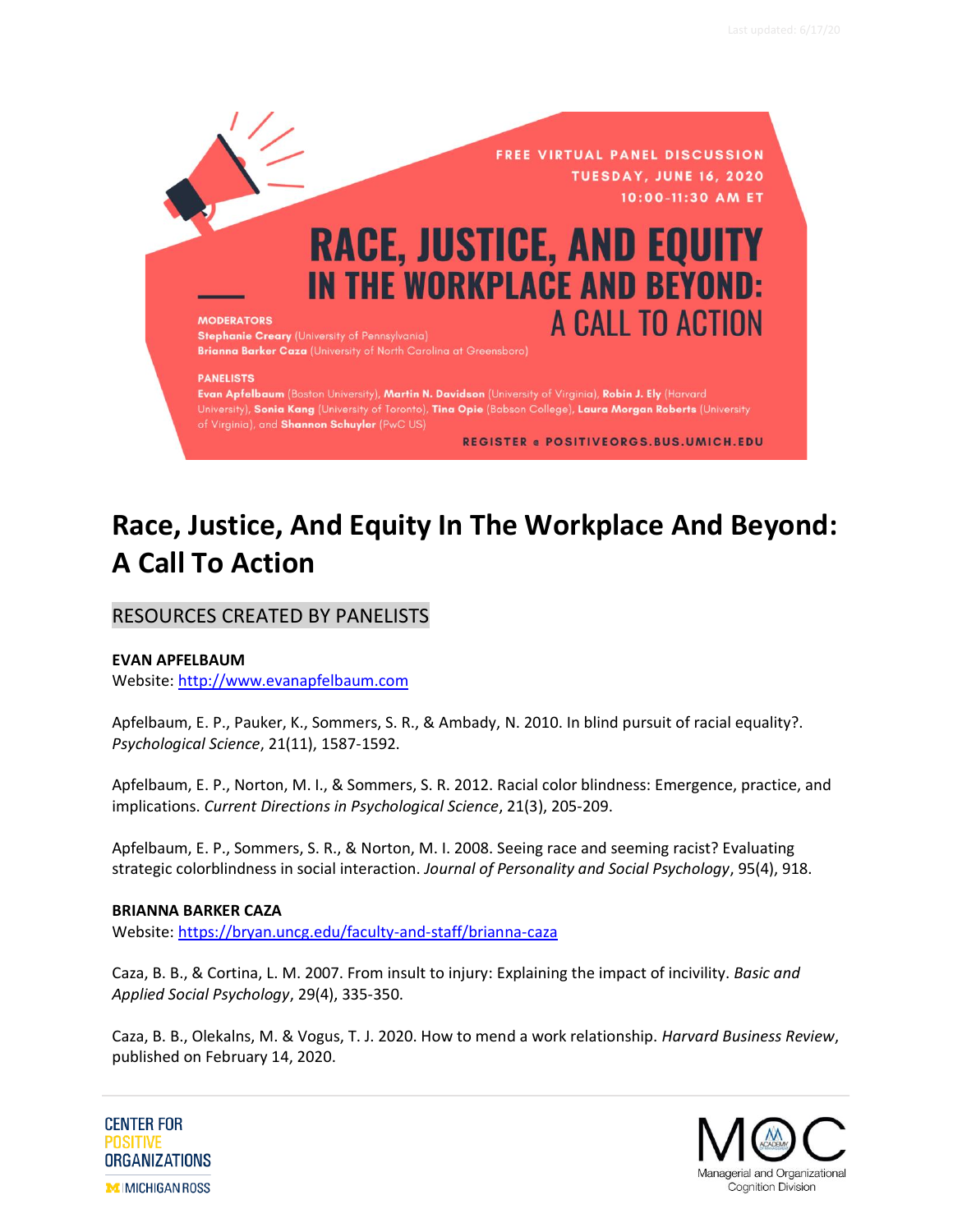Caza, B. B., Ramarajan, L., Reid, E., & Creary, S. 2018. How to make room in your work life for the rest of yourself. *Harvard Business Review*, published on May 30, 2018.

#### **STEPHANIE J. CREARY**

Website: [https://www.stephaniecreary.com](https://www.stephaniecreary.com/) 

Creary, S. J. 2020. [How to begin talking about race in the workplace.](https://knowledge.wharton.upenn.edu/article/begin-talking-race-workplace/) *Knowledge@Wharton*, published on June 15, 2020.

Creary, S. J. 2020. [A framework for leading classroom conversations about race.](https://hbsp.harvard.edu/inspiring-minds/a-framework-for-leading-classroom-conversations-about-race) *Harvard Business Publishing Education*, published on June 15, 2020.

Creary, S. J. 2020. [Speaking out on racism as a company leader.](https://magazine.wharton.upenn.edu/digital/speaking-out-on-racism-as-a-company-leader/) *Wharton Magazine*, published on June 10, 2020.

Creary, S. J., Caza, B. B., & Roberts, L. M. 2015. Out of the box? How managing a subordinate's multiple identities affects the quality of a manager-subordinate relationship. *Academy of Management Review*, 40(4), 538-562.

Creary, S. J., McDonnell, M., Ghai, S., & Scruggs, J. 2019. When and why diversity improves your board's performance. *Harvard Business Review*, published on March 27, 2019.

#### **MARTIN DAVIDSON**

Website: [http://leveragingdifference.com](http://leveragingdifference.com/)

Davidson, M. N. 2011. *[The End of Diversity as We Know It: Why Diversity Efforts Fail and How Leveraging](https://amzn.to/3hAsTzO)  [Difference Can Succeed](https://amzn.to/3hAsTzO)*, Berrett-Koehler Press, San Francisco, CA.

Davidson, M., & Friedman, R. A. 1998. When excuses don't work: The persistent injustice effect among Black managers. *Administrative Science Quarterly*, 154-183.

#### **ROBIN J. ELY**

Website:<http://www.hbs.edu/gender>

Ely, R. J. 1995. The power in demography: Women's social constructions of gender identity at work. *Academy of Management Journal*, 38(3), 589-634.

Ely, R.J., Meyerson, D. & Davidson, M.N. 2006: Rethinking political correctness. *Harvard Business Review*, September 2006 issue.

Ely, R. J., & Thomas, D. A. 2001. Cultural diversity at work: The effects of diversity perspectives on work group processes and outcomes. *Administrative Science Quarterly*, 46(2), 229-273.

Thomas, D. A., & Ely, R. J. 1996. Making differences matter. *Harvard Business Review*, 74(5), 79-90.

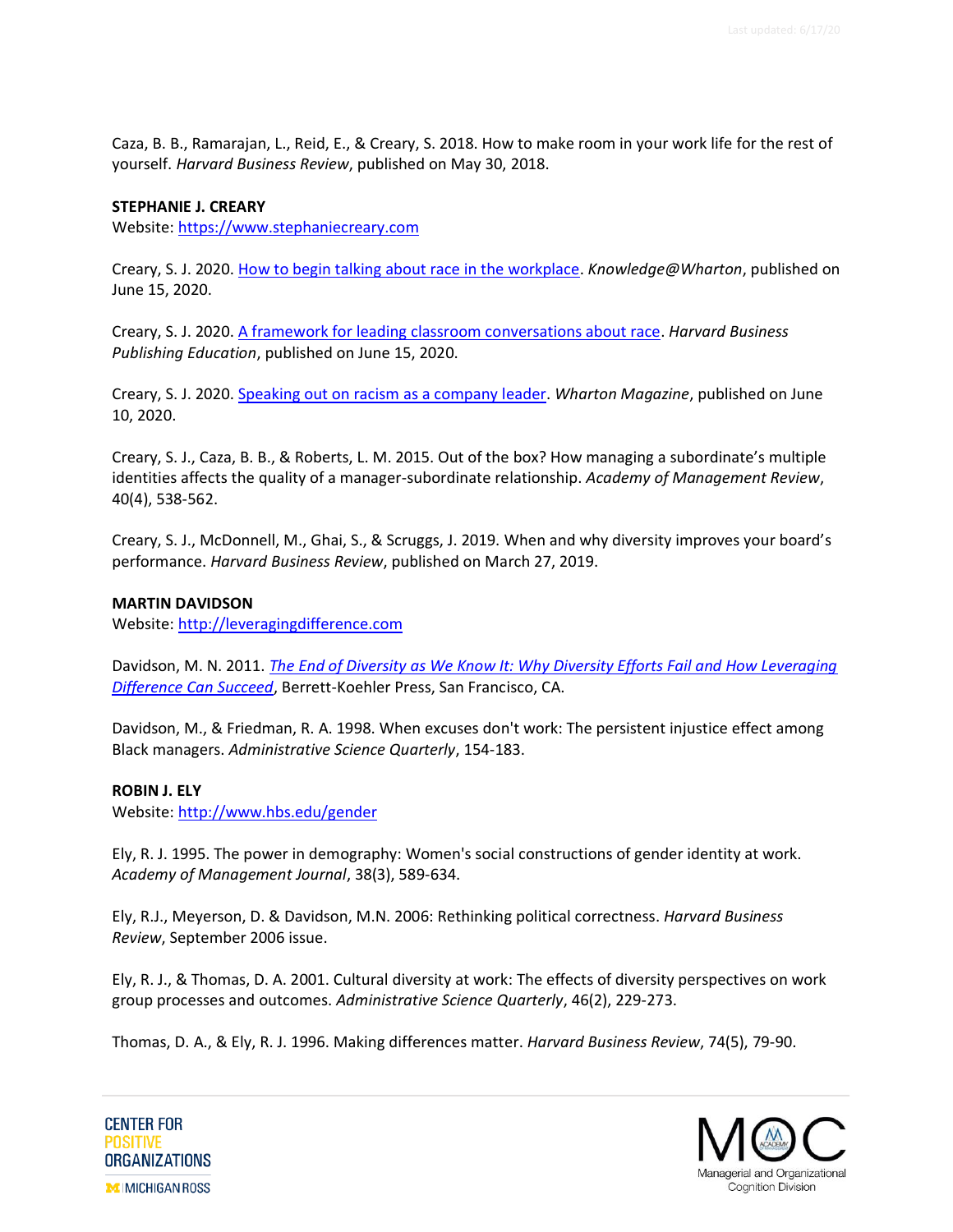## **TINA OPIE**

Website:<https://www.babson.edu/academics/faculty/faculty-profiles/tina-opie.php>

Opie, T. R., & Freeman, R. E. 2017. Our biases undermine our colleagues' attempts to be authentic. *Harvard Business Review*, published on July 5, 2017.

Opie, T. R., & Phillips, K. W. 2015. Hair penalties: The negative influence of Afrocentric hair on ratings of Black women's dominance and professionalism. *Frontiers in Psychology*, 6, 1311.

Opie, T., & Roberts, L. M. 2017. Do black lives really matter in the workplace? Restorative justice as a means to reclaim humanity. *Equality, Diversity and Inclusion: An International Journal*.

Other resources:<https://hbr.org/podcast/2019/06/sisterhood-is-trust>

## **SONIA KANG**

Website:<https://www.utm.utoronto.ca/management/people/kang-sonia>

Kang, S. K., DeCelles, K. A., Tilcsik, A., & Jun, S. 2016. Whitened résumés: Race and self-presentation in the labor market. *Administrative Science Quarterly*, 61(3), 469-502.

Kang, S. K. & Apfelbaum, E. P. 2012. Research-based advice on teaching children not to be racists. *The Atlantic*, published April 12, 2012.

Kang, S., DeCelles, K., Tilcsik, A., & Jun, S. 2017. 'Whitening' and self-presentation in the labor market. *Rotman Management Magazine*.

#### **LAURA MORGAN ROBERTS**

Website:<https://www.darden.virginia.edu/faculty-research/directory/laura-morgan-roberts>

Roberts, L. M. 2016. *[#epicenter: heart matters](https://amzn.to/2Ycetym)*. RPAQ Solutions, Inc.

Roberts, L. M. 2005. Changing faces: Professional image construction in diverse organizational settings. *Academy of management review*, 30(4), 685-711.

Roberts, L. M., & Dutton, J. E. (Eds.). 2009. *[Exploring positive identities and organizations: Building a](http://www.amazon.com/gp/product/1841697648/ref=as_li_tl?ie=UTF8&camp=1789&creative=9325&creativeASIN=1841697648&linkCode=as2&tag=centeforposit-20&linkId=7K5YWB63VGV5YRIY)  [theoretical and research foundation](http://www.amazon.com/gp/product/1841697648/ref=as_li_tl?ie=UTF8&camp=1789&creative=9325&creativeASIN=1841697648&linkCode=as2&tag=centeforposit-20&linkId=7K5YWB63VGV5YRIY)*. Psychology Press.

Roberts, L. M., Mayo, A. J., & Thomas, D. A. (Eds). 2019. *[Race, Work, and Leadership: New Perspectives](https://amzn.to/35qaFuE)  [on the Black Experience at Work](https://amzn.to/35qaFuE)*. Harvard Business Review Publishing, Boston, MA.

Roberts, L. M., Spreitzer, G., Dutton, J., Quinn, R., Heaphy, E., & Barker, B. 2005. How to play to your strengths. *Harvard Business Review*, 83(1), 74-80.

Roberts, L. M. & Washington, E. 2020. US Businesses must take meaningful action against racism. *Harvard Business Review*, published June 1, 2020.

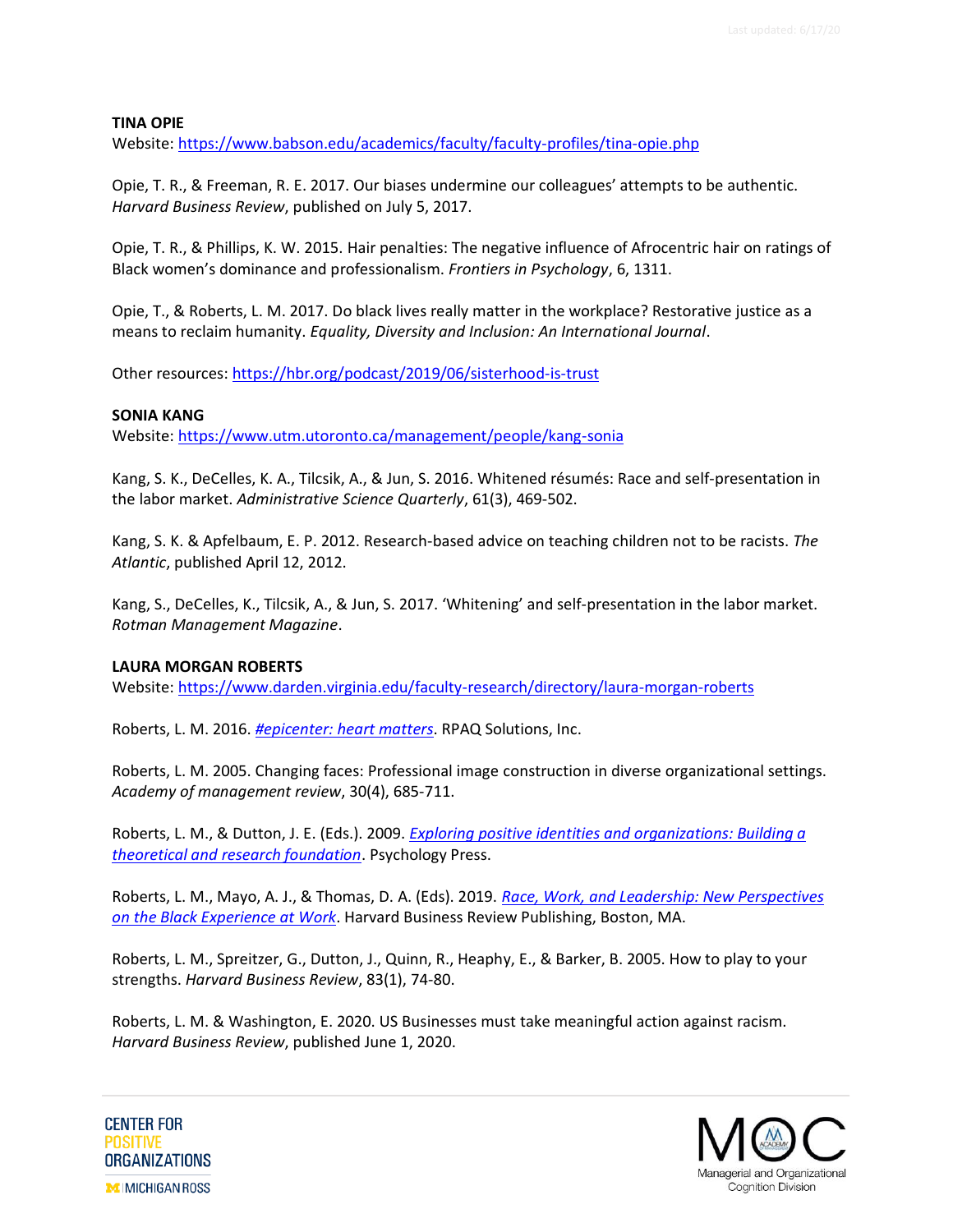Roberts, L. M., Wooten, L. P, Davidson, M. N., (Ed.) 2015. *[Positive Organizing in a Global Society:](http://www.amazon.com/gp/product/1848725760/ref=as_li_tl?ie=UTF8&camp=1789&creative=9325&creativeASIN=1848725760&linkCode=as2&tag=centeforposit-20&linkId=IB6HYCD2DBI3U5SW)  [Understanding and Engaging Differences for Capacity-Building](http://www.amazon.com/gp/product/1848725760/ref=as_li_tl?ie=UTF8&camp=1789&creative=9325&creativeASIN=1848725760&linkCode=as2&tag=centeforposit-20&linkId=IB6HYCD2DBI3U5SW)*, Taylor Francis Press.

#### **SHANNON SCHUYLER**

Website:<https://www.pwc.com/us/en/contacts/s/shannon-schuyler.html>

Schuyler, S. 2018. Decreasing inequality means increasing access and opportunity. *Huff Post*, published on November 13, 2018.

Schuyler, S. Chief Purpose Officer PwC. *The 2019 Makers Conference*: <https://www.youtube.com/watch?v=PnxJFSBRsXo>

Other resources: [https://www.ceoaction.com](https://www.ceoaction.com/)

## IN MEMORIAM

#### **KATHERINE W. PHILLIPS**

Phillips, K. W., 2014. How diversity makes us smarter. *Scientific American*, 311(4), pp.43-47.

Phillips, K. W., Dumas, T. L., & Rothbard, N. P. 2018. Diversity and authenticity. *Harvard Business Review*, 96(2), 132-136.

Phillips, K. W., Rothbard, N. P., & Dumas, T. L. 2009. To disclose or not to disclose? Status distance and self-disclosure in diverse environments. *Academy of Management Review*, 34(4), 710-732.

Phillips, K. W. and Loyd, D. L., 2006. When surface and deep-level diversity collide: The effects on dissenting group members. *Organizational Behavior and Human Decision Processes*, 99(2), pp.143-160.

Williams, K. Y., & O'Reilly III, C. A. 1998. Demography and. *Research in organizational behavior*, 20, 77- 140.

*New York Times* Obituary: [https://www.nytimes.com/2020/02/13/business/katherine-w-phillips](https://www.nytimes.com/2020/02/13/business/katherine-w-phillips-dead.html)[dead.html](https://www.nytimes.com/2020/02/13/business/katherine-w-phillips-dead.html)

#### **SUCHETA NADKARNI**

Combs, G. M., & Nadkarni, S. 2005. The tale of two cultures: Attitudes towards affirmative action in the United States and India. *Journal of World Business*, 40(2), 158-171.

Mohammed, S., & Nadkarni, S. 2011. Temporal diversity and team performance: The moderating role of team temporal leadership. *Academy of Management Journal*, 54(3), 489-508.

Nadkarni, S., & Herrmann, P. O. L. 2010. CEO personality, strategic flexibility, and firm performance: The case of the Indian business process outsourcing industry. *Academy of Management Journal*, 53(5), 1050- 1073.



**CENTER FOR** POSITIVE **ORGANIZATIONS MIMICHIGAN ROSS**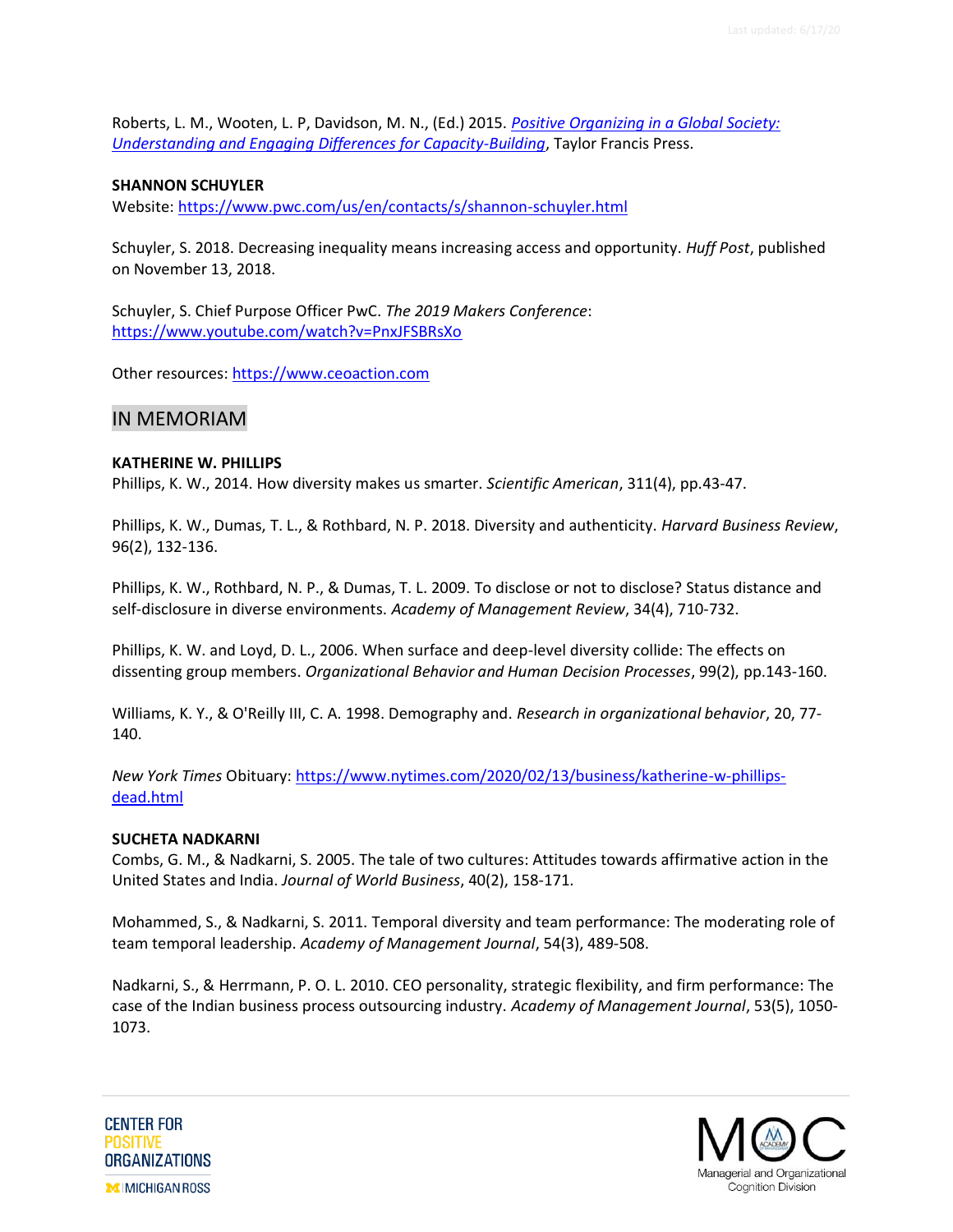Nadkarni, S., & Narayanan, V. K. 2007. Strategic schemas, strategic flexibility, and firm performance: The moderating role of industry clockspeed. *Strategic Management Journal*, 28(3), 243-270.

University of Cambridge Tribute: [https://insight.jbs.cam.ac.uk/2019/a-tribute-to-professor-sucheta-s](https://insight.jbs.cam.ac.uk/2019/a-tribute-to-professor-sucheta-s-nadkarni-1967-2019/)[nadkarni-1967-2019](https://insight.jbs.cam.ac.uk/2019/a-tribute-to-professor-sucheta-s-nadkarni-1967-2019/)

## OTHER HELPFUL RESOURCES

## **ACADEMIC AND PRACTITIONER-FOCUSED ARTICLES**

Avery, D. R., & McKay, P. F. 2006. Target practice: An organizational impression management approach to attracting minority and female job applicants. *Personnel Psychology*, 59(1), 157-187.

*[Being Black in Corporate America, An Intersectional Exploration](https://www.talentinnovation.org/_private/assets/BeingBlack-KeyFindings-CTI.pdf)*. 2019. From the Center for Talent Innovation.

Bell, M. P., Özbilgin, M. F., Beauregard, T. A., & Sürgevil, O. 2011. Voice, silence, and diversity in 21st century organizations: Strategies for inclusion of gay, lesbian, bisexual, and transgender employees. *Human Resource Management*, 50(1), 131-146.

Brunsma, D. L., Embrick, D. G., & Shin, J. H. 2017. Graduate Students of Color: Race, Racism, and Mentoring in the White Waters of Academia. *Sociology of Race and Ethnicity*, *3*(1), 1–13. <https://doi.org/10.1177/2332649216681565>

Cha, S. E., & Roberts, L. M. 2019. The benefits of bringing your whole identity to work. *Harvard Business Review,* published September 19, 2019.

Chanland, Dawn & Murphy, Wendy. 2017. Propelling diverse leaders to the top: A developmental network approach. *Human Resource Management*. 57[. https://doi.org/10.1002/hrm.21842.](https://doi.org/10.1002/hrm.21842)

Cox, T. H., & Blake, S. 1991. Managing cultural diversity: Implications for organizational competitiveness. *Academy of Management Perspectives*, 5(3), 45-56.

Crary, M. 2017. Working From Dominant Identity Positions: Reflections From "Diversity-Aware" White People About Their Cross-Race Work Relationships. *The Journal of Applied Behavioral Science*, 53(2), 290–316.<https://doi.org/10.1177/0021886317702607>

Crenshaw, K. (1990). Mapping the margins: Intersectionality, identity politics, and violence against women of color. *Stan. L. Rev.*, 43, 1241.

Dobbin, F. and Kalev, A., 2016. Why diversity programs fail. *Harvard Business Review*, 94(7), p.14.

Ely, R. J., & Meyerson, D. E. 2000. Advancing Gender Equity in Organizations: The Challenge and Importance of Maintaining a Gender Narrative. *Organization*, 7(4), 589–608. <https://doi.org/10.1177/135050840074005>

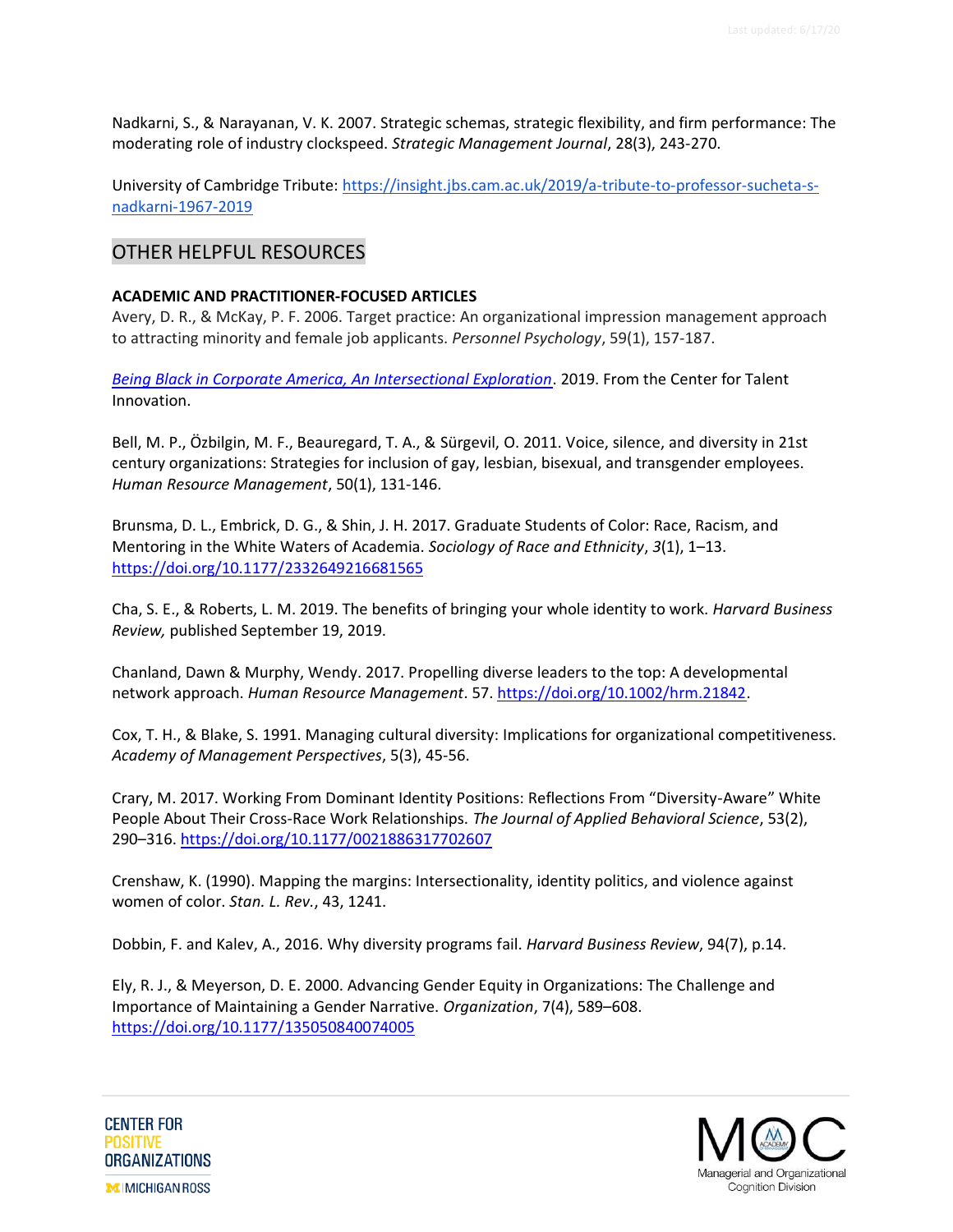Harrison, D. A., Price, K. H., & Bell, M. P. 1998. Beyond relational demography: Time and the effects of surface-and deep-level diversity on work group cohesion. *Academy of Management Journal*, 41(1), 96- 107.

Hebl, M., Cheng, S. K. and Ng, L. C., 2019. Modern Discrimination in Organizations. *Annual Review of Organizational Psychology and Organizational Behavior*, 7.

Henderson, H. & Capra, F. 2020. A Pandemic in Retrospect—[Looking Back on the Coronavirus From](https://www.commondreams.org/views/2020/03/19/pandemic-retrospect-looking-back-coronavirus-2050)  [2050.](https://www.commondreams.org/views/2020/03/19/pandemic-retrospect-looking-back-coronavirus-2050) *Common Dreams*, published March 19, 2020.

Kang, S.K & Apfelbaum, E.P. 2012. Research-based advice on teaching children not to be racists. *The Atlantic*, published April 12, 2012.

Lowery, B. S., Knowles, E. D., & Unzueta, M. M. 2007. Framing inequity safely: Whites' motivated perceptions of racial privilege. *Personality and Social Psychology Bulletin*, 33(9), 1237-1250.

Lowery, B. 2020. To my white friends - the time for talk has now passed. Now is the time for work. *Washington Post*, published June 12, 2020.

McCluney, C. L., Robotham, K., Lee, S., Smith, R., & Durkee, M. 2019. The Costs of Code-Switching. *Harvard Business Review*, published November 15, 2019.

[McCluney, C.](https://www.emerald.com/insight/search?q=Courtney%20L.%20McCluney) L.[, Bryant, C.](https://www.emerald.com/insight/search?q=Courtney%20M.%20Bryant) M.[, King, D.](https://www.emerald.com/insight/search?q=Danielle%20D.%20King) D., & [Ali, A. A.](https://www.emerald.com/insight/search?q=Abdifatah%20A.%20Ali) 2017, "Calling in Black: a dynamic model of racially traumatic events, resourcing, and safety", *[Equality, Diversity and Inclusion](https://www.emerald.com/insight/publication/issn/2040-7149)*, Vol. 36 No. 8, pp. 767-786. <https://doi.org/10.1108/EDI-01-2017-0012>

McKay, P. F., Avery, D. R., Tonidandel, S., Morris, M. A., Hernandez, M., & Hebl, M. R. (2007). Racial differences in employee retention: Are diversity climate perceptions the key?. *Personnel psychology*, 60(1), 35-62.

Roberson, Q. M. 2006. Disentangling the meanings of diversity and inclusion in organizations. *Group & Organization Management*, 31(2), 212-236.

Rosette, A. S., Leonardelli, G. J. & Phillips, K. W. 2008. The White standard: racial bias in leader categorization. *Journal of Applied Psychology*, 93 (7)58.

Rosette, A. S., & Livingston, R. W. 2012. Failure is not an option for Black women: Effects of organizational performance on leaders with single versus dual-subordinate identities. *Journal of Experimental Social Psychology*, 48(5), 1162-1167.

Ruggs, E. & Avery, D. R. 2020. Organizations cannot afford to stay silent on racial injustice. *MIT Sloan Management Review*, published on June 10, 2020.

Silard, A. 2020. [An Empathy Crisis In America.](https://www.psychologytoday.com/us/blog/the-art-living-free/202006/empathy-crisis-in-america) *Psychology Today*, published on June 5, 2020.

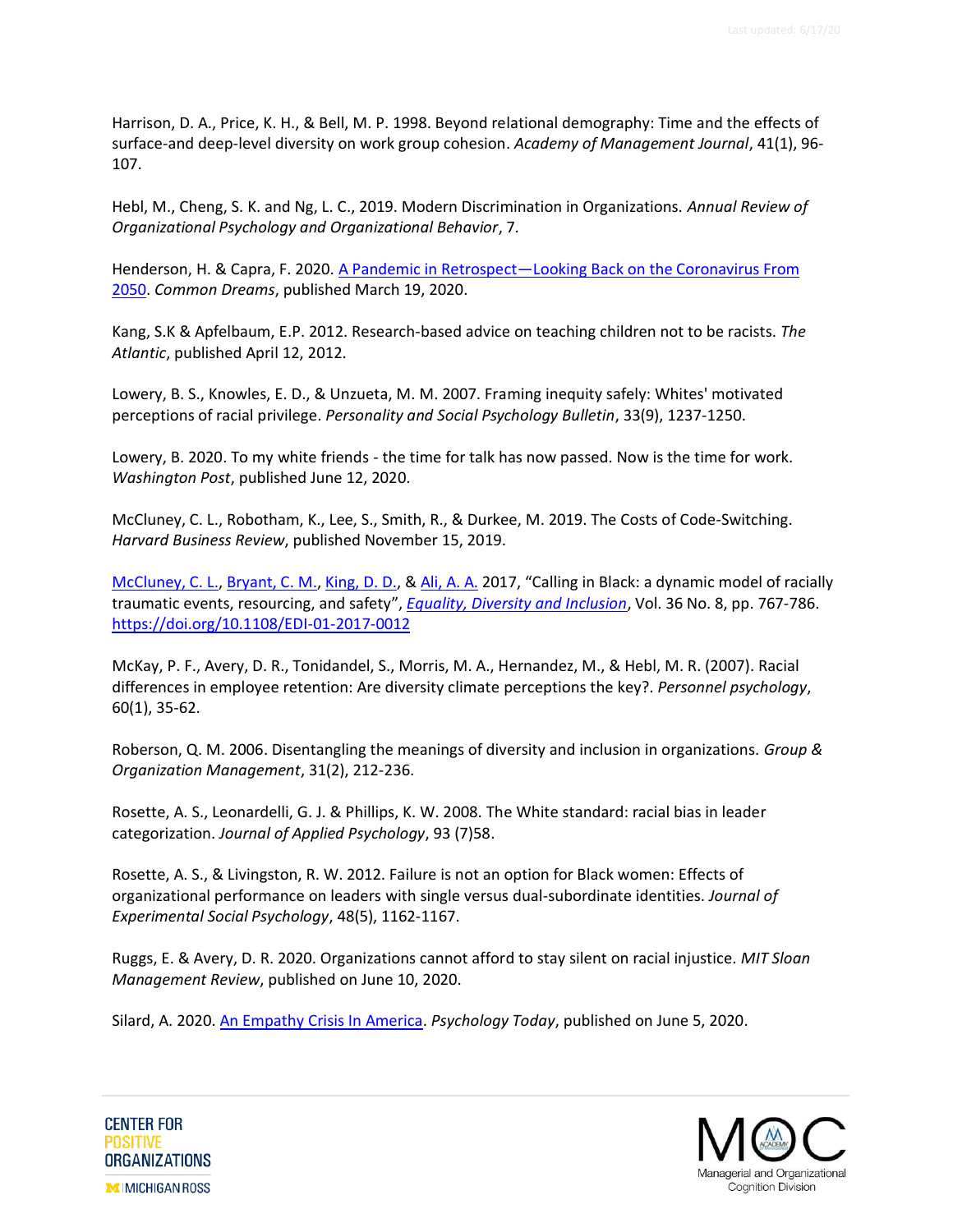Silard, A. & Anderson, J. F. 2018. The Influence of Disparate Emotional Labor Performances by Diverse Group Members on Government Legitimacy. *Public Administration Quarterly*, 42 (2), 159-182. [https://paq.spaef.org/article/1818/The-Influence-of-Disparate-Emotional-Labor-Performances-by-](https://paq.spaef.org/article/1818/The-Influence-of-Disparate-Emotional-Labor-Performances-by-Diverse-Group-Members-on-Government-Legitimacy)[Diverse-Group-Members-on-Government-Legitimacy](https://paq.spaef.org/article/1818/The-Influence-of-Disparate-Emotional-Labor-Performances-by-Diverse-Group-Members-on-Government-Legitimacy)

Smith, A., Watkins, M. B., Ladge, J. L., & Carlton, P. Interviews with 59 black female executives explore intersectional invisibility and strategies to overcome it. *Harvard Business Review*, published on May 10, 2018.

Thomas, D. A. 2001. The truth about mentoring minorities. Race matters. *Harvard Business Review*, 79(4), 98-107.

Unzueta, M. M., & Lowery, B. S. 2008. Defining racism safely: The role of self-image maintenance on white Americans' conceptions of racism. *Journal of Experimental Social Psychology*, 44(6), 1491-1497.

Yoshino, K. & Smith, C., 2013. Uncovering talent: A new model of inclusion. *Deloitte University: The Leadership Center for Inclusion*.

[https://www2.deloitte.com/content/dam/Deloitte/us/Documents/about-deloitte/us-about-deloitte](https://www2.deloitte.com/content/dam/Deloitte/us/Documents/about-deloitte/us-about-deloitte-uncovering-talent-a-new-model-of-inclusion.pdf)[uncovering-talent-a-new-model-of-inclusion.pdf](https://www2.deloitte.com/content/dam/Deloitte/us/Documents/about-deloitte/us-about-deloitte-uncovering-talent-a-new-model-of-inclusion.pdf)

## **BOOKS**

Bell, E. E. & Nkomo, S. 2001. *[Our separate ways: Black and white women and the struggle for](https://amzn.to/2B8jiQ1)  [professional identity.](https://amzn.to/2B8jiQ1)* Harvard Business School Publishing.

Chugh, D. 2018. *[The person you mean to be: How good people fight bias](https://amzn.to/3fomuWu)*. HarperCollins.

Cox, T. 1994. *[Cultural diversity in organizations: Theory, research and practice](https://amzn.to/30MPh31)*. Berrett-Koehler Publishers.

Ferdman, B. M., & Deane, B. 2014. *[Diversity at work: The practice of inclusion](https://amzn.to/3hyTVaQ)*. Wiley.

Foldy, E.G. & Buckley, T.R. 2014. *[The Color Bind: Talking \(and not talking\) About Race at Work.](https://amzn.to/37yyDpc)* Russell Sage Foundation.

Johnson, S. 2020. *[Inclusify: The power of uniqueness and belonging to build innovative teams.](https://amzn.to/2zB3XXJ)* HarperCollins.

Murrell, A. J., & Blake-Beard, S. (Eds.). 2017. *[Mentoring diverse leaders: Creating change for people,](https://amzn.to/2zB7PYM)  [processes, and paradigms](https://amzn.to/2zB7PYM)*. Taylor & Francis.

Roberson, Q. M. (Ed.). 2013. *[The Oxford handbook of diversity and work](https://amzn.to/2Ay6yCx)*. Oxford University Press.

Thomas, D. A. & Gabarro, J. 1999. *[Breaking through: The making of minority executives in corporate](https://amzn.to/2UMLb72)  [America.](https://amzn.to/2UMLb72)* Harvard Business School Press.

Yoshino, K. 2007. *[Covering: The hidden assault on our civil rights](https://amzn.to/3e8vlLJ)*. Random House Trade Paperbacks.